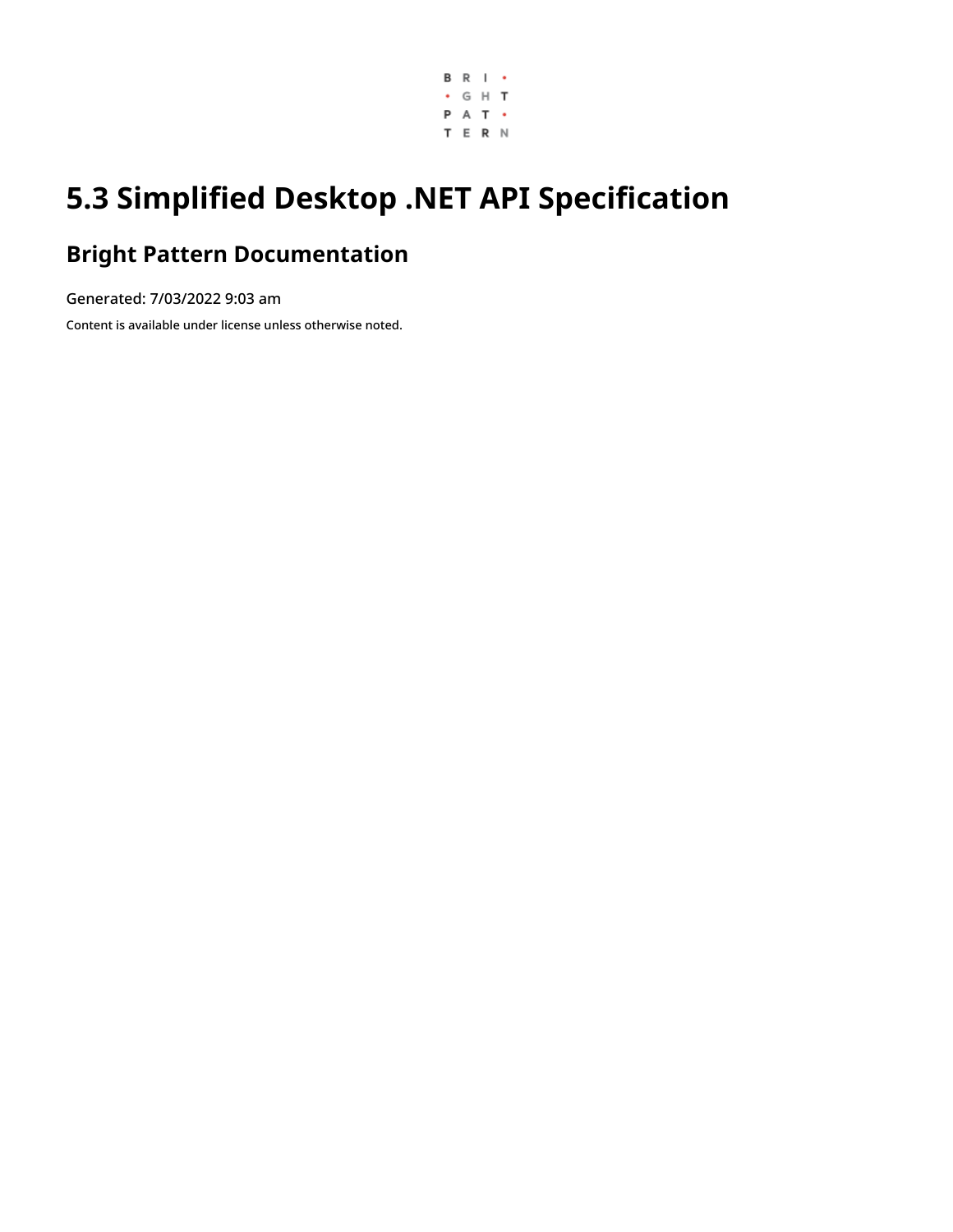#### **Table of Contents**

<span id="page-1-0"></span>

| <b>Table of Contents</b>                | $\overline{c}$            |
|-----------------------------------------|---------------------------|
| Purpose                                 | $\overline{4}$            |
| Audience                                | 4                         |
| <b>General Information</b>              | $\overline{4}$            |
|                                         |                           |
| <b>Event Delivery</b>                   | $\overline{4}$            |
| API Instantiation and Initialization    | $\overline{5}$            |
| <b>API Methods</b>                      | 6                         |
| <b>InitAPI</b>                          | $6\phantom{1}6$           |
| Syntax                                  | $6\phantom{1}6$           |
| ShutdownAPI                             | $6\phantom{1}6$           |
| Syntax                                  | $\overline{6}$<br>$6\,$   |
| CallDial<br>Syntax                      | $\boldsymbol{6}$          |
| MuteCallRecording                       | $\overline{6}$            |
| Syntax                                  | $\boldsymbol{6}$          |
| <b>UnmuteCallRecording</b>              | 7                         |
| Syntax                                  | 7                         |
| MuteScreenRecordings                    | 7                         |
| Syntax                                  | 7                         |
| <b>UnmuteScreenRecordings</b><br>Syntax | 7<br>7                    |
| CallSetScenarioVariable                 | 7                         |
| Syntax                                  | 7                         |
| CallSingleStepTransfer                  | 7                         |
| Syntax                                  | $\overline{\bf 8}$        |
| <b>API Events</b>                       | $\bf 8$                   |
| evtApiUp                                | $\overline{8}$            |
| Syntax                                  | $\bf 8$                   |
| evtApiDown                              | $\overline{8}$            |
| Syntax                                  | $\bf 8$                   |
| evtCallDialing<br>Syntax                | $\overline{8}$<br>$\bf 8$ |
| evtCallOffered                          | $\bf 8$                   |
| Syntax                                  | $\mathsf g$               |
| evtCallDisconnected                     | $\overline{9}$            |
| Syntax                                  | $\overline{9}$            |
| onError                                 | $\overline{9}$            |
| Syntax                                  | $\overline{9}$            |
| onCallRecordingStarted                  | 9                         |
| Syntax<br>onCallRecordingStopped        | $\overline{9}$<br>$9\,$   |
| Syntax                                  | $9$                       |
| onCallRecordingMuted                    | 10                        |
| Syntax                                  | 10                        |
| onCallRecordingUnmuted                  | 10                        |
| Syntax                                  | 10                        |
| onScreenRecordingStarted                | 10                        |
| Syntax<br>onScreenRecordingCompleted    | 10<br>10                  |
| Syntax                                  | 10                        |
| onScreenRecordingsMuted                 | 10                        |
| Syntax                                  | $\overline{11}$           |
| onScreenRecordingsUnmuted               | $\overline{11}$           |
| Syntax                                  | $\overline{11}$           |
| <b>API Properties</b>                   | 11                        |
| connected                               | 11                        |
| Type                                    | 11                        |
| calls                                   | 11                        |
| Type                                    | 11                        |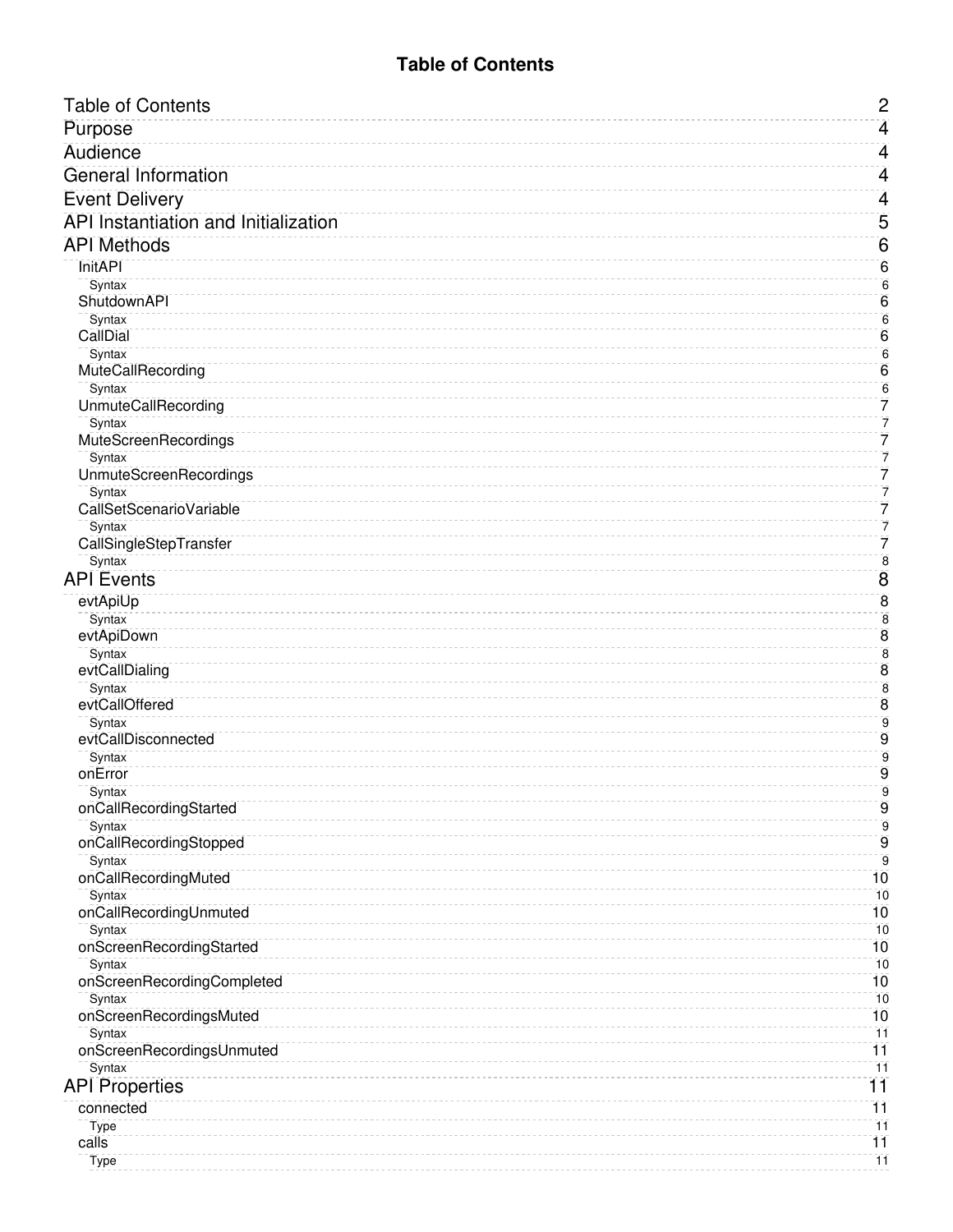| <b>Auxiliary Classes</b>              |    |
|---------------------------------------|----|
| DesktopControlAPI.BaseEventArgs       | 12 |
| Members                               | 12 |
| DesktopControlAPI.Call                | 12 |
| Members                               | 12 |
| DesktopControlAPI.CallArgs            | 12 |
| Members                               | 12 |
| DesktopControlAPI.ErrorEventArgs      | 13 |
| Members                               | 13 |
| DesktopControlAPI.ScreenRecordingArgs | 13 |
| Members                               | 13 |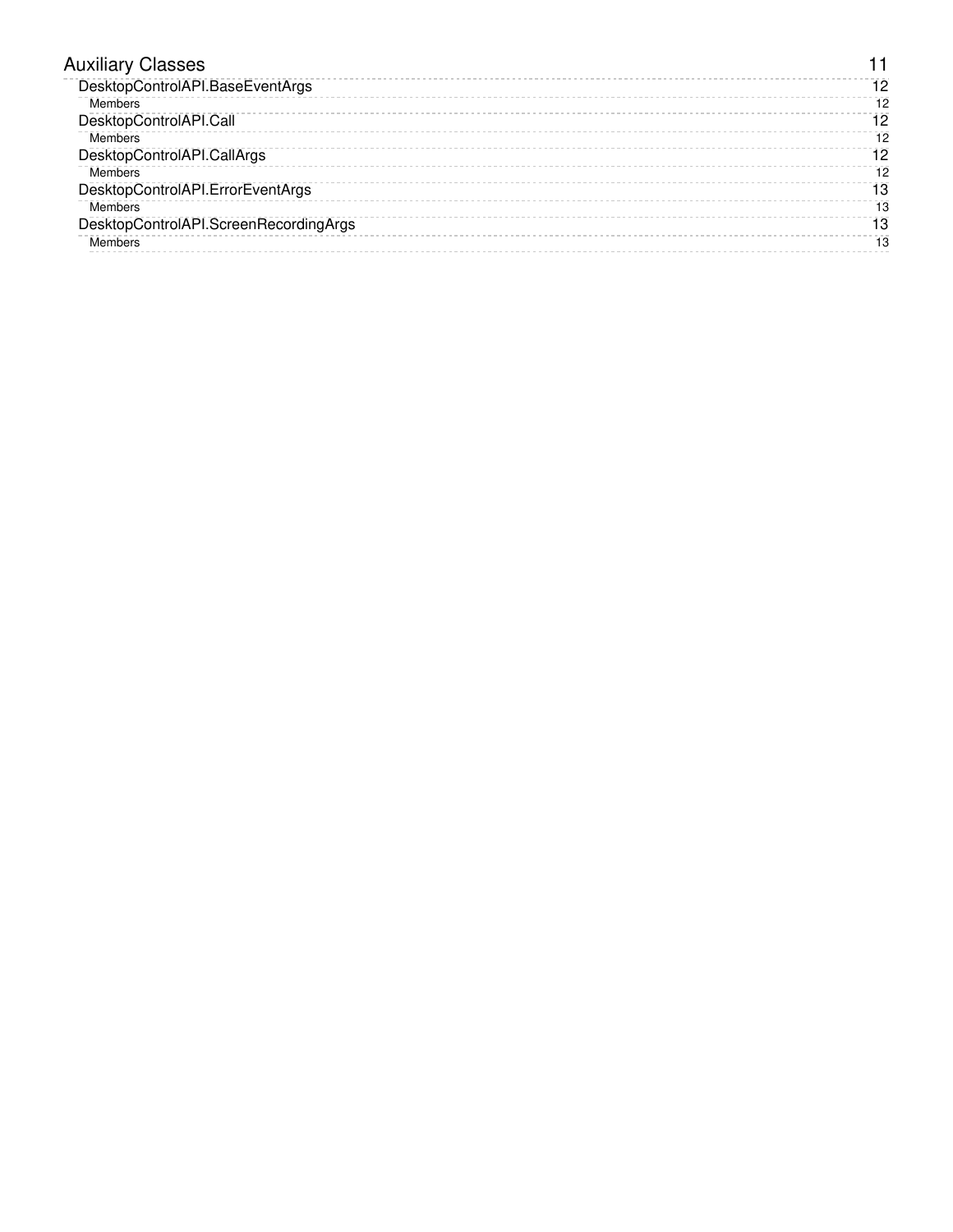# <span id="page-3-0"></span>**Purpose**

The Bright Pattern Contact Center *Simplified Desktop .NET API Specification* describes the methods and events of the Simplified Desktop .NET API, which provides access to a number of functions of the Bright Pattern Contact Center Agent Desktop application from .NET-based third-party applications.

For more information about the Agent Desktop application, see the Bright Pattern Contact Center*Agent [Guide](https://help.brightpattern.com/5.3:Simplified-desktop-net-api-specification/?action=html-localimages-export#topic_agent-guide.2Fpurpose)*.

## <span id="page-3-1"></span>**Audience**

This guide is intended for the IT personnel responsible for the data infrastructure of Bright Pattern Contact Centerbased contact centers. Readers of this guide are expected to have expertise in web application development as well as a solid understanding of contact center operations.

## <span id="page-3-2"></span>**General Information**

The API supports the following functions:

- Making calls
- Getting notifications about initiated calls
- Getting notifications about incoming calls
- Getting notifications when both outgoing and incoming calls are released
- Pausing and resuming voice and screen recordings
- Getting notifications when recording is stopped and started
- Making single-step call transfers
- Setting scenario variables

The API itself does not replace the softphone functionality; the Bright Pattern Contact Center Agent Desktop application with a softphone (or hardphone) must be running on the user's computer in order for the API to function.

The API communicates with Agent Desktop locally, and therefore, an Agent Desktop session must be started and the softphone plugin (Agent Desktop Helper Application) must be active.

The API uses the identity of the user logged into the Agent Desktop application in the current Windows session.

## <span id="page-3-3"></span>**Event Delivery**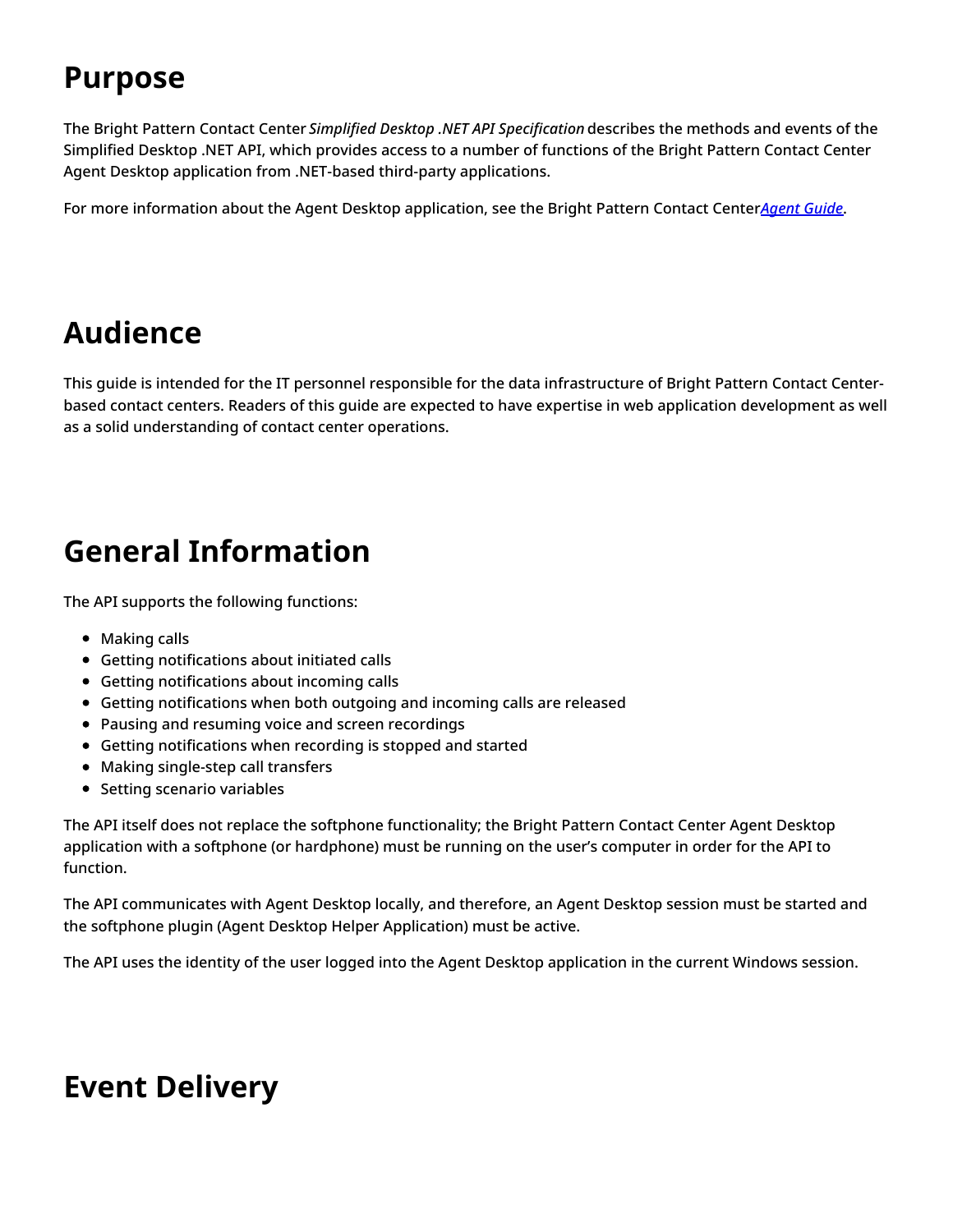Communications with the softphone plugin are handled by the lowest level of the API; all transport is handled by the .NET platform and all transport-related events are delivered on threads maintained by the platform. Note that direct updating of the UI (either Windows Forms, or WPF) is only permitted on the UI thread--in most cases, the main thread of the application. Although different mechanisms exist to convey execution flow from non-UI to UI threads, the API has its own mechanism that allows receiving events emitted by the API classes on the UI thread- event dispatcher classes.

Each API class has a child class named *eventDispatcher* (referred to as "event dispatcher"). The event dispatcher class intercepts and re-emits all events emitted by its parent class, while guaranteeing that the events will be delivered on the thread on which the API has been created. Event handlers registered with the API's event dispatcher class created on the UI thread may directly update elements of the application's UI.

All events emitted by all objects follow Microsoft's guideline that asks that all event handlers take two parameters: the object that has emitted the event and another object that encapsulates all arguments of the event. Such an argument object should inherit the *System.EventArgs* class and provide any additional data or capabilities in the form of additional properties and methods. All events emitted by the event dispatcher objects carry the reference to the original sender object.

## <span id="page-4-0"></span>**API Instantiation and Initialization**

First, the client should create an *Api* object and attach event handlers:

m\_api = new DesktopControlAPI.ApiLite();

m\_api.eventDispatcher.evtApiUp += this.onApiUp;

m\_api.eventDispatcher.evtApiDown += this.onApiDown;

m\_api.eventDispatcher.evtCallOffered += this.onCallOffered;

m\_api.eventDispatcher.evtCallDialing += this.onCallDialing;

m\_api.eventDispatcher.evtCallDisconnected += this.onCallDisconnected;

Note that by default API logging is enabled:

ApiLite(bool \_enableLog = true);

To disable logging, set enableLog to false.

m\_api = new DesktopCOntrolAPI.ApiLite(false);

Once API is created and event handlers are attached, the client may initialize the API instance:

m\_api.InitAPI();

Once API is connected to the softphone and the evtApiUp event is received, the client may dial calls:

m\_api.CallDial("4154556565");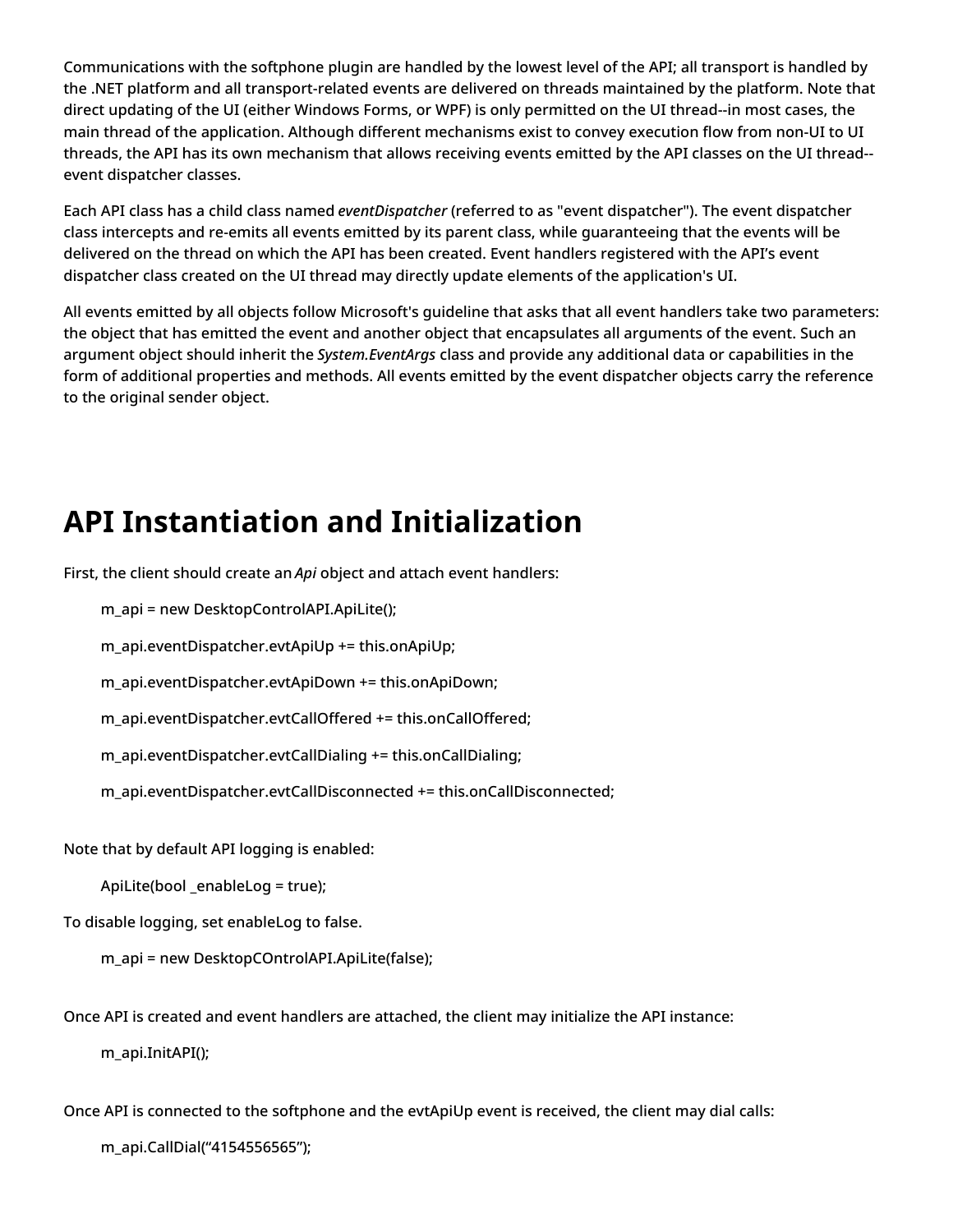When application terminates the following method should be called to ensure clean termination of the TCP connection between API and the Agent Desktop:

m\_api.ShutdownAPI();

## <span id="page-5-0"></span>**API Methods**

### <span id="page-5-1"></span>**InitAPI**

*InitAPI* initializes the API.

This request initializes the TCP connection procedure. Once the connection is established, the evtApiUp event is sent to the .NET application.

#### <span id="page-5-2"></span>**Syntax**

bool InitAPI();

### <span id="page-5-3"></span>**ShutdownAPI**

*ShutdownAPI* terminates the TCP connection between the API and the Agent Desktop.

#### <span id="page-5-4"></span>**Syntax**

void ShutdownAPI();

### <span id="page-5-5"></span>**CallDial**

*CallDial* initiates a call to the number specified in*destination*.

Specification of the *global [interaction](https://help.brightpattern.com/5.3:Simplified-desktop-net-api-specification/?action=html-localimages-export#topic_reporting-reference-guide.2Fglobalinteractionidentifier) identifier* (GIID) is optional. This returns request ID.

#### <span id="page-5-6"></span>**Syntax**

UInt64 CallDial(string destination, string giid);

### <span id="page-5-7"></span>**MuteCallRecording**

*MuteCallRecording* mutes audio recording of the call identified by*callId* on the given desktop.

The recording will continue, but any voice signal will be replaced with silence.

<span id="page-5-8"></span>**Syntax**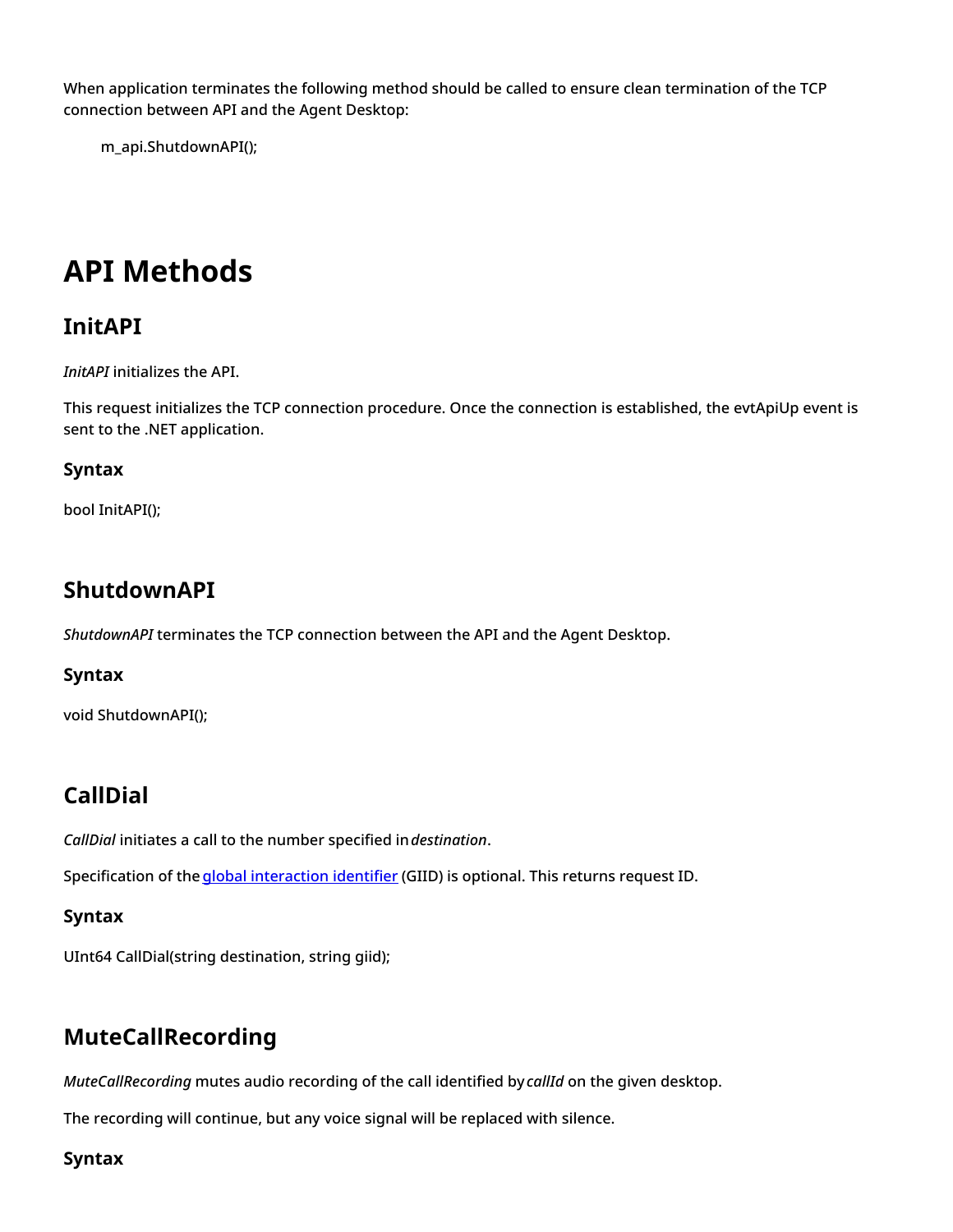### <span id="page-6-0"></span>**UnmuteCallRecording**

*UnmuteCallRecording* resumes previously muted audio recording for the call identified by*callId* on the given desktop.

#### <span id="page-6-1"></span>**Syntax**

UInt64 UnmuteCallRecording(string callId);

### <span id="page-6-2"></span>**MuteScreenRecordings**

*MuteScreenRecordings* mutes screen recording on the given desktop.

For the period when screen recording is muted, the recording will contain a static snapshot of the desktop at the moment when mute was applied.

This request is processed by the Agent Desktop Helper Application.

#### <span id="page-6-3"></span>**Syntax**

UInt64 MuteScreenRecordings();

### <span id="page-6-4"></span>**UnmuteScreenRecordings**

*UnmuteScreenRecordings* unmutes previously muted screen recording on the given desktop.

This request is processed by the Agent Desktop Helper Application.

#### <span id="page-6-5"></span>**Syntax**

UInt64 UnmuteScreenRecordings();

### <span id="page-6-6"></span>**CallSetScenarioVariable**

*CallSetScenarioVariable* sets a variable identified by *name* for the scenario associated with the call identified by*callId* to the value specified in *value*.

#### <span id="page-6-7"></span>**Syntax**

UInt64 CallSetScenarioVariable(string \_callId, string \_name, string \_value);

### <span id="page-6-8"></span>**CallSingleStepTransfer**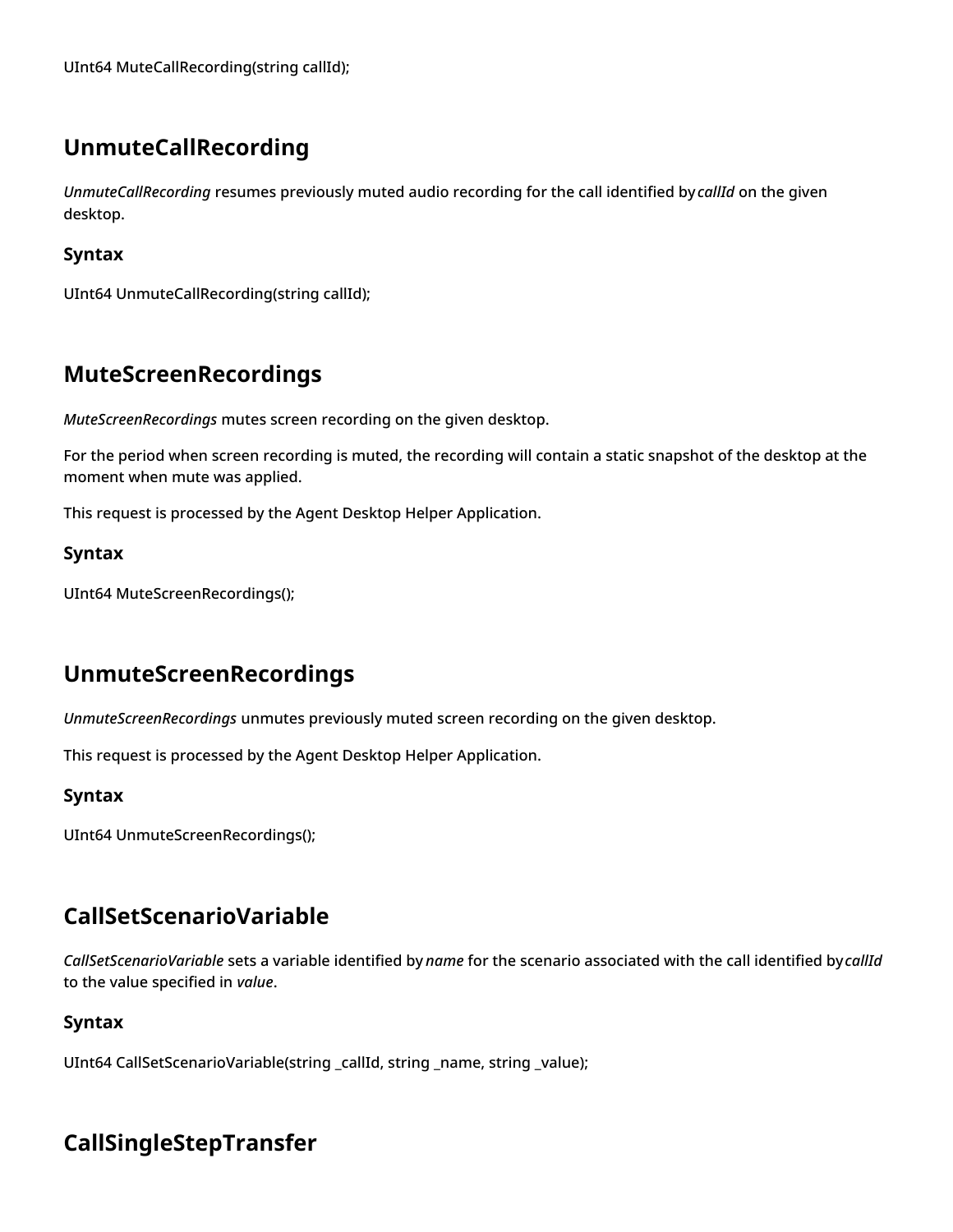This method initiates a [single-step](https://help.brightpattern.com/5.3:Simplified-desktop-net-api-specification/?action=html-localimages-export#topic_agent-guide.2Ftutorials.2Fcalls.2Fhowtoplaceacallinaservicequeue) (blind) transfer of the call identified by *callId* to the number specified in*dest*.

#### <span id="page-7-0"></span>**Syntax**

UInt64 CallSingleStepTransfer(string \_callId, string \_dest);

## <span id="page-7-1"></span>**API Events**

### <span id="page-7-2"></span>**evtApiUp**

*evtApiUp* is sent when the API is successfully connected (or reconnected) to the softphone.

Note that no information is provided about calls that already may be present on the Agent Desktop.

#### <span id="page-7-3"></span>**Syntax**

void evtApiUp(System.EventArgs args);

### <span id="page-7-4"></span>**evtApiDown**

*evtApiDown* is sent when the ShutdownAPI method is called or when the API loses connection to the softphone.

In case of connection loss, the API will try to reconnect every 15 seconds; once reconnected, the*evtApiUp* event is sent.

#### <span id="page-7-5"></span>**Syntax**

void evtApiDown(System.EventArgs args);

### <span id="page-7-6"></span>**evtCallDialing**

*evtCallDialing* is sent when the softphone starts dialing a call.

Note that this event reports calls both initiated by a prior [CallDial](https://help.brightpattern.com/5.3:Simplified-desktop-net-api-specification/?action=html-localimages-export#topic_simplified-desktop-net-api-specification.2Fapimethods) method and dialed directly from the Agent Desktop.

For parameters, see the description of auxiliary class [DesktopControlAPI.CallArgs](https://help.brightpattern.com/5.3:Simplified-desktop-net-api-specification/?action=html-localimages-export#topic_simplified-desktop-net-api-specification.2Fauxiliaryclasses).

#### <span id="page-7-7"></span>**Syntax**

void evtCallDialing(DesktopControlAPI.CallArgs args);

### <span id="page-7-8"></span>**evtCallOffered**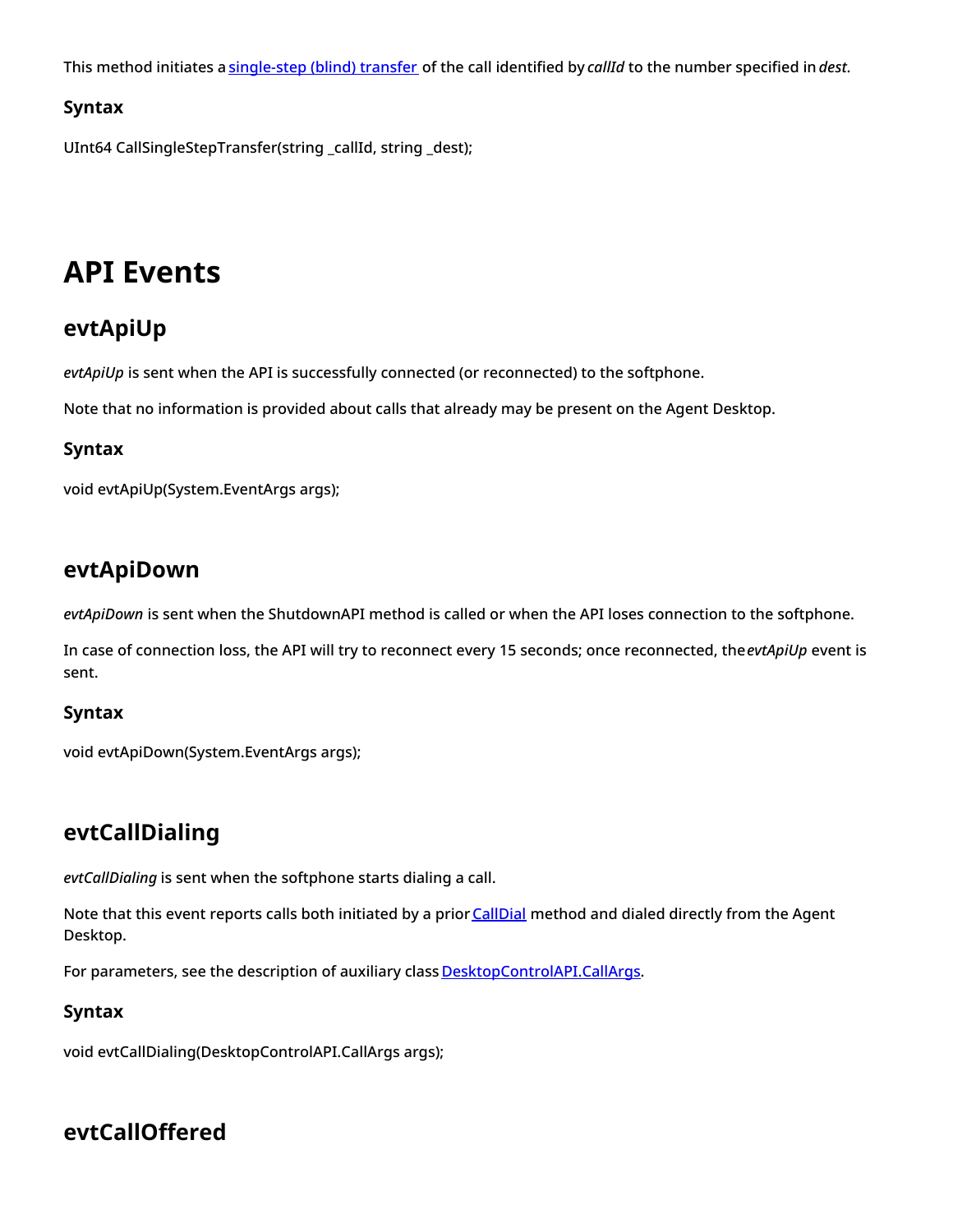*evtCallOffered* is sent when the softphone receives a new incoming call.

For parameters, see the description of auxiliary class [DesktopControlAPI.CallArgs](https://help.brightpattern.com/5.3:Simplified-desktop-net-api-specification/?action=html-localimages-export#topic_simplified-desktop-net-api-specification.2Fauxiliaryclasses).

#### <span id="page-8-0"></span>**Syntax**

void evtCallOffered(DesktopControlAPI.CallArgs args);

### <span id="page-8-1"></span>**evtCallDisconnected**

*evtCallDisconnected* is sent when an existing call is released.

For parameters, see the description of auxiliary class [DesktopControlAPI.CallArgs](https://help.brightpattern.com/5.3:Simplified-desktop-net-api-specification/?action=html-localimages-export#topic_simplified-desktop-net-api-specification.2Fauxiliaryclasses).

#### <span id="page-8-2"></span>**Syntax**

void evtCallDisconnected(DesktopControlAPI.CallArgs args);

#### <span id="page-8-3"></span>**onError**

*onError* is sent when an error occurs while executing a method.

For parameters, see the description of auxiliary class [DesktopControlAPI.ErrorEventArgs](https://help.brightpattern.com/5.3:Simplified-desktop-net-api-specification/?action=html-localimages-export#topic_simplified-desktop-net-api-specification.2Fauxiliaryclasses).

#### <span id="page-8-4"></span>**Syntax**

void onError(DesktopControlAPI. ErrorEventArgs args);

### <span id="page-8-5"></span>**onCallRecordingStarted**

*onCallRecordingStarted* is sent when call recording is started. Note that this event does not indicate that a call was established or if a call was not recorded.

For parameters, see the description of auxiliary class [DesktopControlAPI.CallArgs](https://help.brightpattern.com/5.3:Simplified-desktop-net-api-specification/?action=html-localimages-export#topic_simplified-desktop-net-api-specification.2Fauxiliaryclasses).

#### <span id="page-8-6"></span>**Syntax**

void onCallRecordingStarted(DesktopControlAPI.CallArgs args);

### <span id="page-8-7"></span>**onCallRecordingStopped**

*onCallRecordingStopped* is sent when call recording is stopped.

For parameters, see the description of auxiliary class [DesktopControlAPI.CallArgs](https://help.brightpattern.com/5.3:Simplified-desktop-net-api-specification/?action=html-localimages-export#topic_simplified-desktop-net-api-specification.2Fauxiliaryclasses).

#### <span id="page-8-8"></span>**Syntax**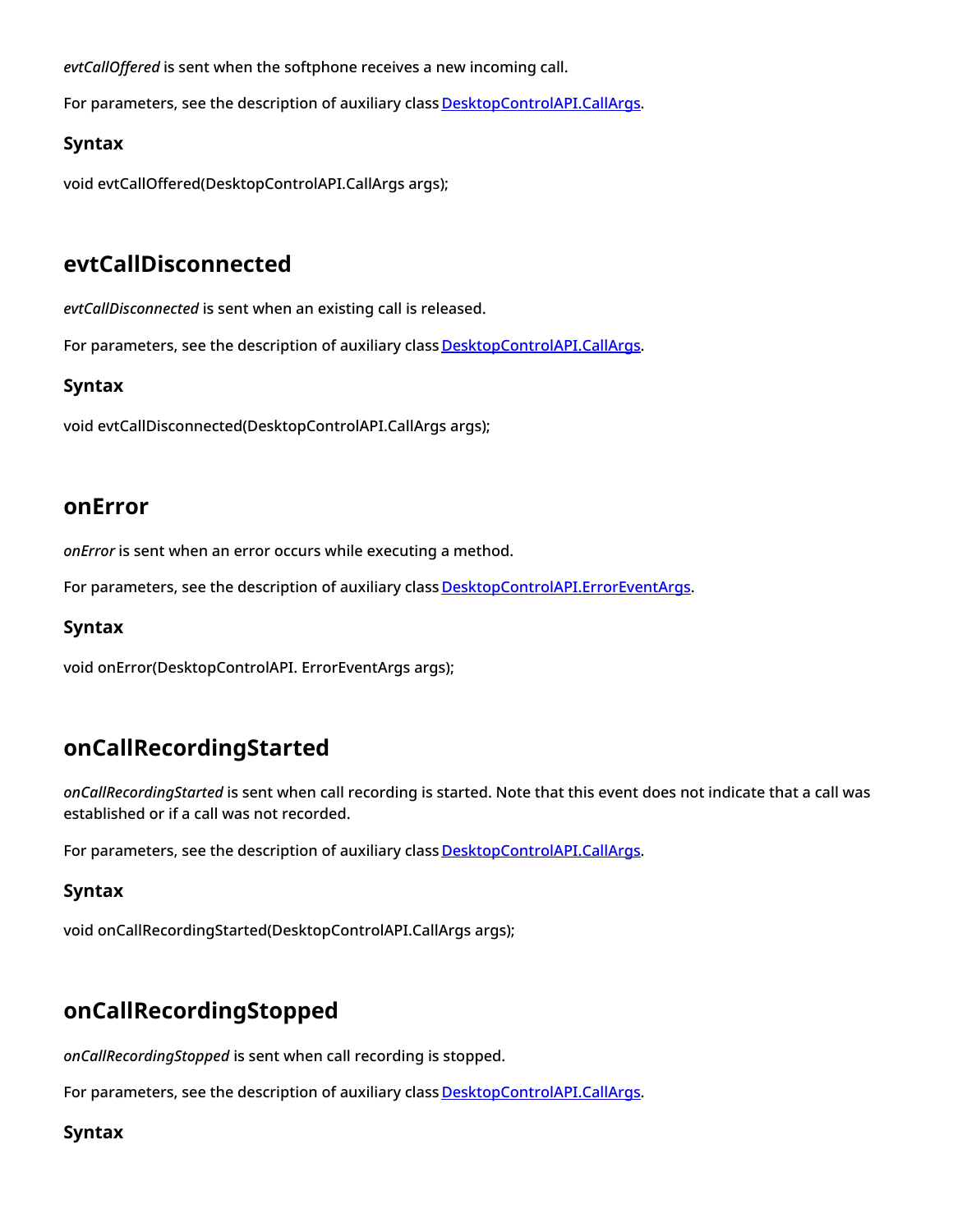void onCallRecordingStopped(DesktopControlAPI.CallArgs args);

### <span id="page-9-0"></span>**onCallRecordingMuted**

*onCallRecordingMuted* is sent when call recording is muted.

For parameters, see the description of auxiliary class **[DesktopControlAPI.CallArgs](https://help.brightpattern.com/5.3:Simplified-desktop-net-api-specification/?action=html-localimages-export#topic_simplified-desktop-net-api-specification.2Fauxiliaryclasses)**.

#### <span id="page-9-1"></span>**Syntax**

void onCallRecordingMuted(DesktopControlAPI.CallArgs args);

### <span id="page-9-2"></span>**onCallRecordingUnmuted**

*onCallRecordingUnmuted* is sent when call recording is unmuted.

For parameters, see the description of auxiliary class **[DesktopControlAPI.CallArgs](https://help.brightpattern.com/5.3:Simplified-desktop-net-api-specification/?action=html-localimages-export#topic_simplified-desktop-net-api-specification.2Fauxiliaryclasses).** 

#### <span id="page-9-3"></span>**Syntax**

void onCallRecordingUnmuted(DesktopControlAPI.CallArgs args);

### <span id="page-9-4"></span>**onScreenRecordingStarted**

*onScreenRecordingStarted* is sent when screen recording is started.

For parameters, see the description of auxiliary class **[DesktopControlAPI.ScreenRecordingArgs](https://help.brightpattern.com/5.3:Simplified-desktop-net-api-specification/?action=html-localimages-export#topic_simplified-desktop-net-api-specification.2Fauxiliaryclasses).** 

#### <span id="page-9-5"></span>**Syntax**

void onScreenRecordingStarted(DesktopControlAPI.ScreenRecordingArgs args);

### <span id="page-9-6"></span>**onScreenRecordingCompleted**

*onScreenRecordingCompleted* is sent when screen recording is stopped.

For parameters, see the description of auxiliary class **[DesktopControlAPI.ScreenRecordingArgs](https://help.brightpattern.com/5.3:Simplified-desktop-net-api-specification/?action=html-localimages-export#topic_simplified-desktop-net-api-specification.2Fauxiliaryclasses).** 

#### <span id="page-9-7"></span>**Syntax**

void onScreenRecordingCompleted(DesktopControlAPI.ScreenRecordingArgs args);

### <span id="page-9-8"></span>**onScreenRecordingsMuted**

*onScreenRecordingsMuted* is sent when screen recording is muted.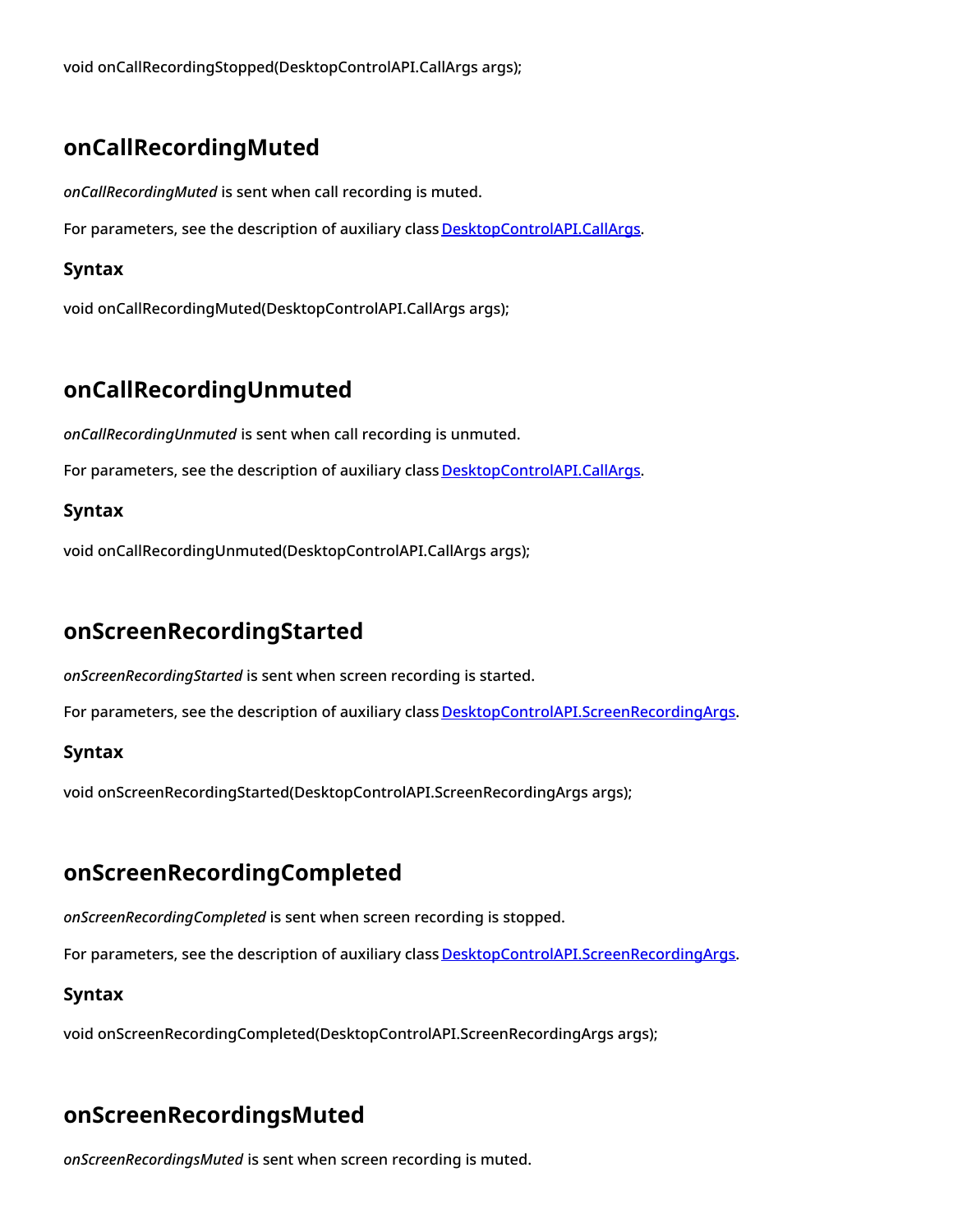For parameters, see the description of auxiliary class [DesktopControlAPI.BaseEventArgs](https://help.brightpattern.com/5.3:Simplified-desktop-net-api-specification/?action=html-localimages-export#topic_simplified-desktop-net-api-specification.2Fauxiliaryclasses).

#### <span id="page-10-0"></span>**Syntax**

void onScreenRecordingsMuted(DesktopControlAPI. BaseEventArgs args);

### <span id="page-10-1"></span>**onScreenRecordingsUnmuted**

*onScreenRecordingsUnmuted* is sent when screen recording is unmuted.

For parameters, see the description of auxiliary class [DesktopControlAPI.BaseEventArgs](https://help.brightpattern.com/5.3:Simplified-desktop-net-api-specification/?action=html-localimages-export#topic_simplified-desktop-net-api-specification.2Fauxiliaryclasses).

#### <span id="page-10-2"></span>**Syntax**

void onScreenRecordingsUnmuted (DesktopControlAPI.BaseEventArgs args);

# <span id="page-10-3"></span>**API Properties**

### <span id="page-10-4"></span>**connected**

This is used to check if the API is connected to Agent Desktop.

It is True if evtApiUp was called before. It is False if evtApiDown was called or evtApiUp was never called.

#### <span id="page-10-5"></span>**Type**

boolean

### <span id="page-10-6"></span>**calls**

This is used to collect calls on the agent's phone (there may be more than one call).

See the description of **[auxiliary](https://help.brightpattern.com/5.3:Simplified-desktop-net-api-specification/?action=html-localimages-export#topic_simplified-desktop-net-api-specification.2Fauxiliaryclasses) class** DesktopControlAPI.Call.

#### <span id="page-10-7"></span>**Type**

System.Collections.Generic.Dictionary

<string,DesktopControlAPI.Call>

# <span id="page-10-8"></span>**Auxiliary Classes**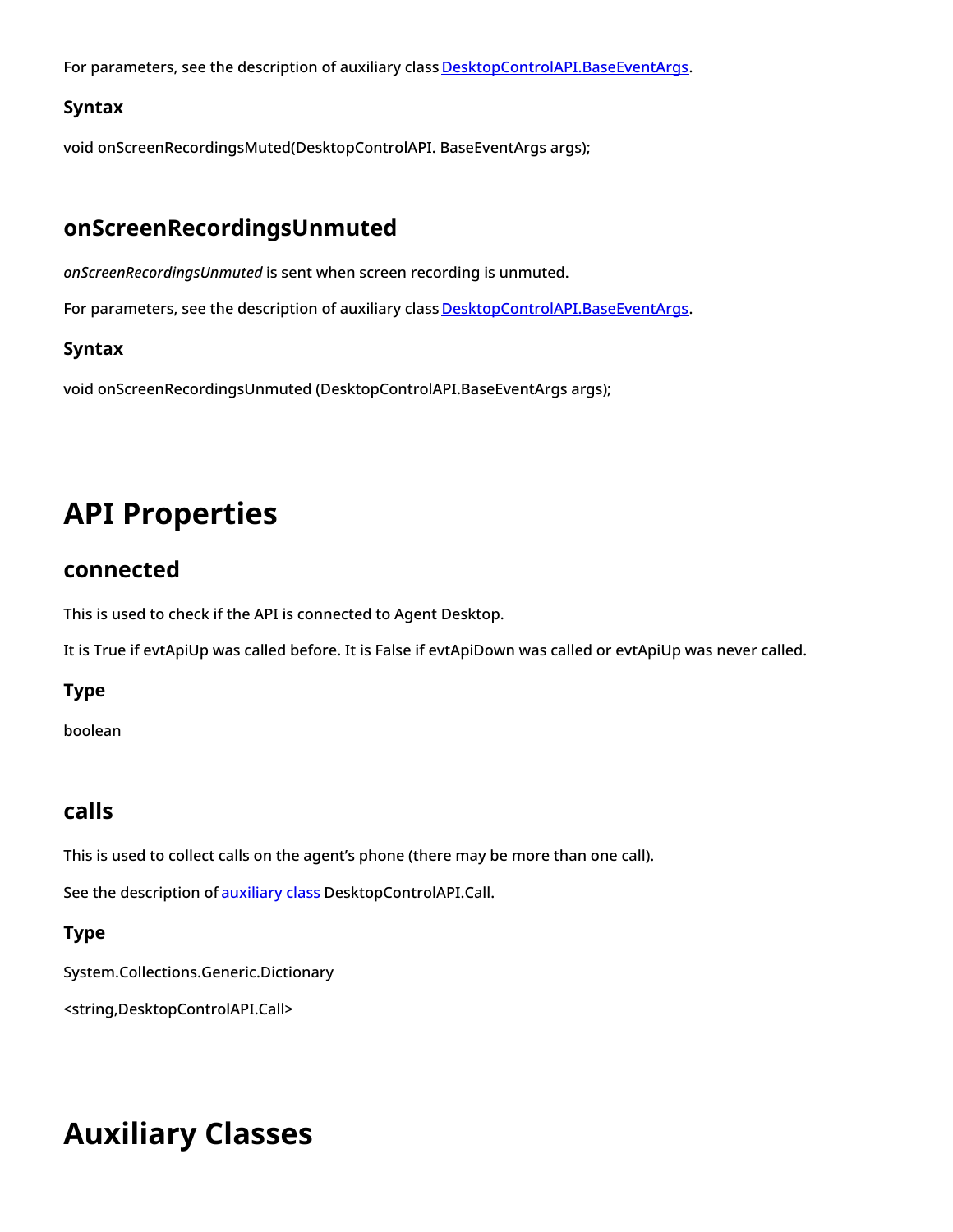### <span id="page-11-0"></span>**DesktopControlAPI.BaseEventArgs**

Base event arguments class

#### <span id="page-11-1"></span>**Members**

**reqId** – Request ID returned by a call that caused the error

### <span id="page-11-2"></span>**DesktopControlAPI.Call**

Describes a single phone call

#### <span id="page-11-3"></span>**Members**

- **m\_id** Call ID; string
- **m\_direction** Call direction; enum; (DesktopControlAPI.CallDirection.Inbound for incoming calls; DesktopControlAPI.CallDirection.Outbound for outgoing calls)
- **m\_ANI** Caller ID number for incoming calls or agent's phone number for outgoing calls; string
- **m\_DNIS** Number dialed by the calling party for incoming calls or number dialed by the agent for outgoing calls; string
- **m\_callerName** Caller ID text name for incoming calls or agent's display name for outgoing calls; string
- **m serviceName** Name of the service associated with this call; string
- **m\_agentId** Agent's username; string
- **m\_agentPhone** Agent's phone number; string

### <span id="page-11-4"></span>**DesktopControlAPI.CallArgs**

Class for call attributes used in all call-related events

#### <span id="page-11-5"></span>**Members**

- **callId** Call ID; string
- **e** equestId Identifier of the request related to this event; string
- **ANI** Caller ID number for incoming calls or agent's phone number for outgoing calls; string
- **DNIS** Number dialed by the calling party for incoming calls or number dialed by the agent for outgoing calls
- **callerName** Caller ID text name for incoming calls or agent's display name for outgoing calls
- **serviceName** Name of the service associated with this call
- **attachedData** Key-value list of the data attached to this call by the scenario that processed it; scenario should use the **[Attached](https://help.brightpattern.com/5.3:Simplified-desktop-net-api-specification/?action=html-localimages-export#topic_scenario-builder-reference-guide.2Fattacheddata) Data** block for this purpose